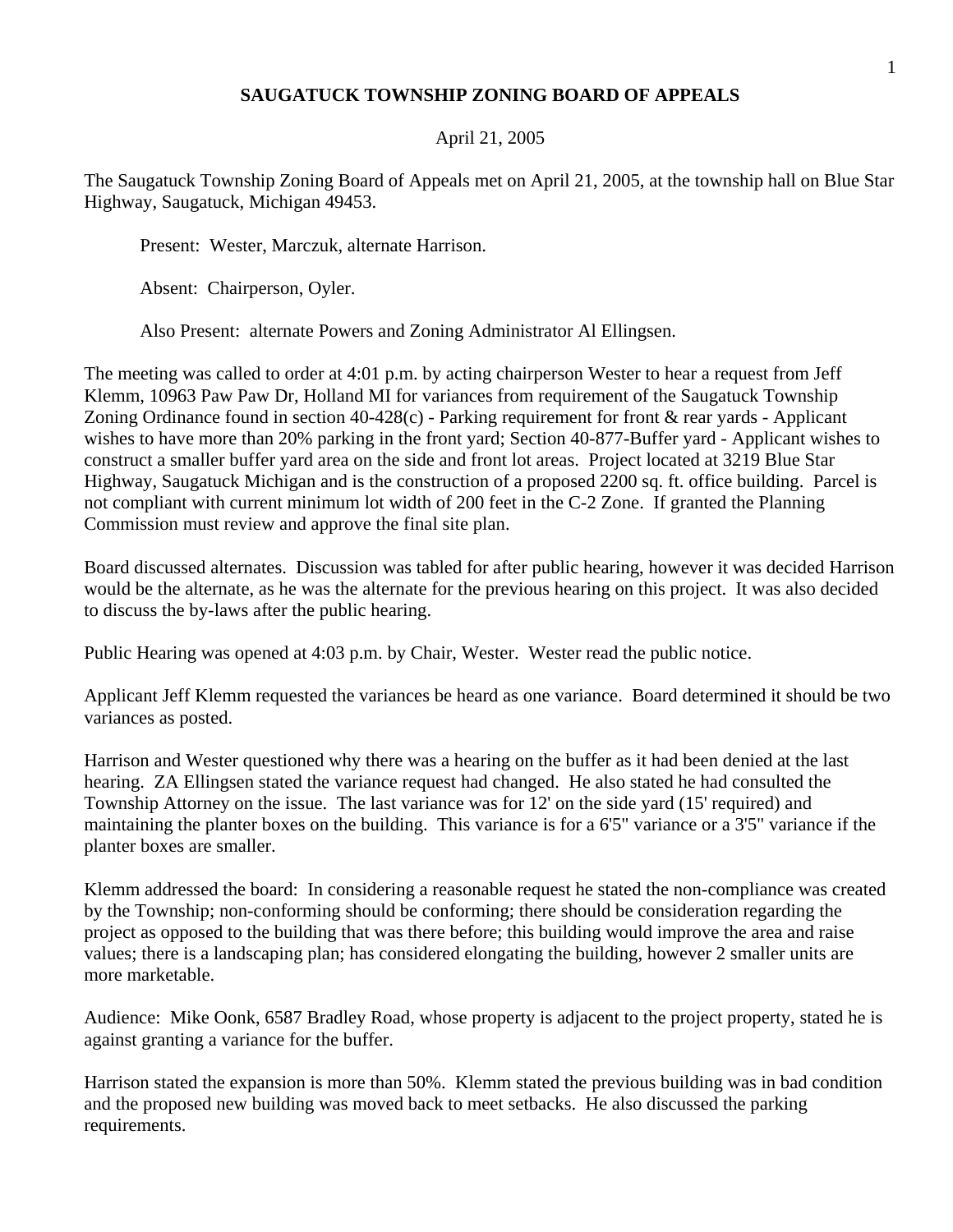Marczuk who is also on the planning commission stated the commissioners did not have any major reservations on the project.

Wester asked ZA Ellingsen if variances are denied can Klemm come back if property is re-zoned. Ellingsen stated he did not think the Planning Commission would re-zone.

At this point the board decided to hear the buffer variance first.

Klemm stated several points:

- A The fact property is non-confirming is extra-ordinary.
- B To be a single unit would make it financially difficult to develop.
- C Will not be a detriment but an improvement to the property, improving public health, safety and welfare. Will ask Township and KLSWA to increase the water main or sink a well if possible.
- D There will be reoccurring requests to do other similar parcels; Non-conformance was created by the Township.

Wester commented Klemm presented very well.

Board felt as a developer this hardship was self-imposed, as the property was purchased before coming before the proper boards.

Marczuk asked Mike Oonk what it would take to please him. He stated to stay within the ordinance. Landscaping buffer is to protect the neighboring residential properties.

It was pointed out the Commercial Record project was granted 9 variances.

Board discussion:

- A Can land be reasonably built or used in conformance with ordinance: Harrison and Wester no, Marczuk - yes.
- B Was the hardship self-imposed: All yes, property was purchased 4 1/2 months ago.
- C Do unique circumstances exist for this parcel: Wester and Marczuk yes, Harrison no.
- D Would a variance alter the character of the neighborhood: All no.

Motion by Harrison to deny the buffer zone variance and to require the applicant provide vegetation including shrubs, trees, plants and other vegetation within the 15 foot side yard buffer areas, and or maintain the existing vegetation within the 15 foot strip to screen the building and parking from adjacent neighbors. Motion seconded by Wester. Roll Call: Marczuk-no, Wester-yes, Harrison-yes. Variance denied 2-1.

Parking Variance:

Klemm stated they are asking for 20 % parking in the front rather than 33%, and 80% in the back rather than 66% and are providing a total of 12 spaces rather than 11.

After discussion the following motion was presented. Motion by Harrison to grant the parking variance, seconded by Marczuk. Roll Call: Wester-no, Marczuk-yes, Harrison-yes. Variance granted 2-1.

Motion by Wester to recommend the Township Board reimburse the \$350.00 fee for ZBA hearing held on March 24, 2005 to the applicant, Jeff Klemm, seconded by Harrison, carried unanimously.